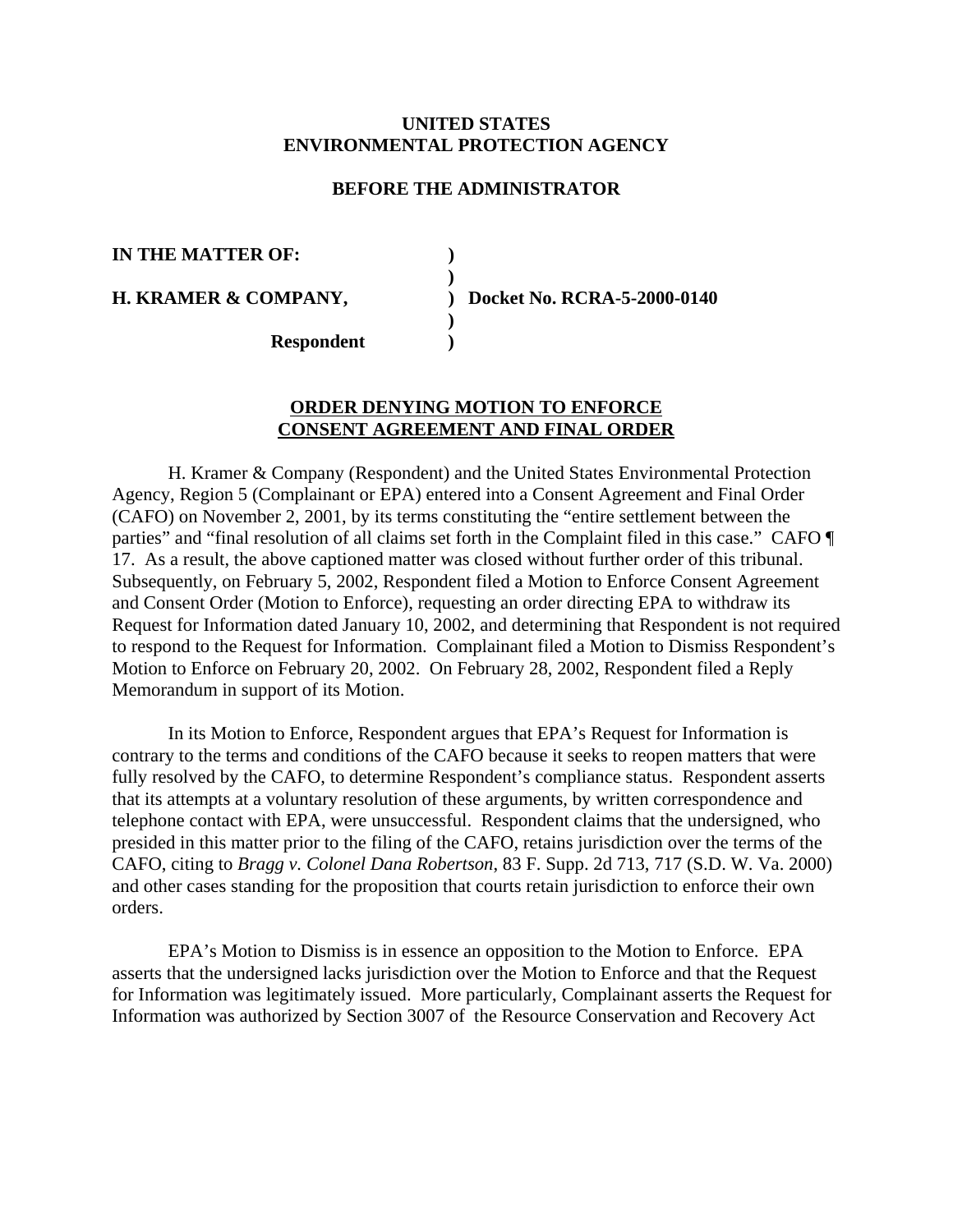$(RCRA)$ ,<sup>1</sup> that the CAFO does not infringe on that authority, and that the Request seeks information that is separate and distinct from the issues in the matter settled by the CAFO. Complainant argues that there is no ongoing case or controversy over which the undersigned has ongoing jurisdiction, and that on the effective date of the CAFO, the proceeding, and thus the jurisdiction of the presiding officer, terminated.

The case of *Bragg v. Colonel Dana Robertson, supra,* referenced by Respondent concerns a consent decree which is "a negotiated agreement that is entered as a judgment of the court." 83 F. Supp. 2d at 717. The Court in that decision explains, "[a] district court's 'authority to adopt a consent decree comes only from the statute which the decree is intended to enforce,'" and "approval of a consent decree is a judicial act, committed to the informed discretion of the trial court . . . ." *Id.* (quoting *System Fed'n No. 91, Ry. Employees' Dep't v. Wright*, 364 U.S. 642, 651 (1961). On that basis, the Court states that "[w]here . . . the parties agree to the Court's continuing jurisdiction to enforce the consent decree . . . a party aggrieved by the other's noncompliance may apply for an order to show cause why the noncompliant party should not be held in contempt." *Id.* (citation omitted).

In support of its argument that "this tribunal has jurisdiction to enforce its own order" (Reply at 3), Respondent cites two other cases. In *Aro Corp. v. Allied Witan Co.*, 531 F.2d 1368  $(6<sup>th</sup> Cir. 1976)$ , where the district court had issued an order dismissing the matter based upon settlement, the Sixth Circuit affirmed the district court's subsequent vacatur of its order, reinstatement of the case, and issuance of an injunction for noncompliance with the settlement agreement, relying upon Fed.R.Civ.P. 60(b). 531 F. 2d at 1371. In the other case, *United States v. District of Columbia*, 768 F. Supp. 365 (D.D.C. 1991), the Court concluded that it had jurisdiction to enforce its own order, noting that it had approved and signed the consent decree, which became an order of the Court, and which explicitly provided that the court would retain jurisdiction over the action for four years after entry for the purpose of resolving disputes. 768 F. Supp. at 365-66.

A consent agreement in an EPA administrative enforcement proceeding under Section 3008(a) of RCRA, on the other hand, is not approved or signed by an Administrative Law Judge, and does not become an order of the Administrative Law Judge. Instead, a consent agreement is ratified by the Regional Judicial Officer or Regional Administrator, if the proceeding was initiated in an EPA regional office, or by the Environmental Appeals Board, if the proceeding was commenced at EPA Headquarters. 40 C.F.R. § 22.18(b)(3). The Administrator of EPA delegated the authority "[t]o issue consent orders memorializing settlements between the Agency and respondents resulting from administrative enforcement actions" under RCRA 3008(a) to Regional Administrators, who may redelegate their authority within their region. EPA Delegation 8-9-C. The Complaint initiating this matter was filed by a Branch Chief in EPA Region 5, and accordingly the CAFO was signed, approved and ordered by the EPA Region 5 Director of the Waste, Pesticides and Toxics Division . The Administrative Law Judge who

<sup>&</sup>lt;sup>1</sup>The EPA Administrator's investigative authority under Section 3007 of RCRA is delegated to Regional Administrators and several Assistant Administrators under EPA Delegation 8-8.